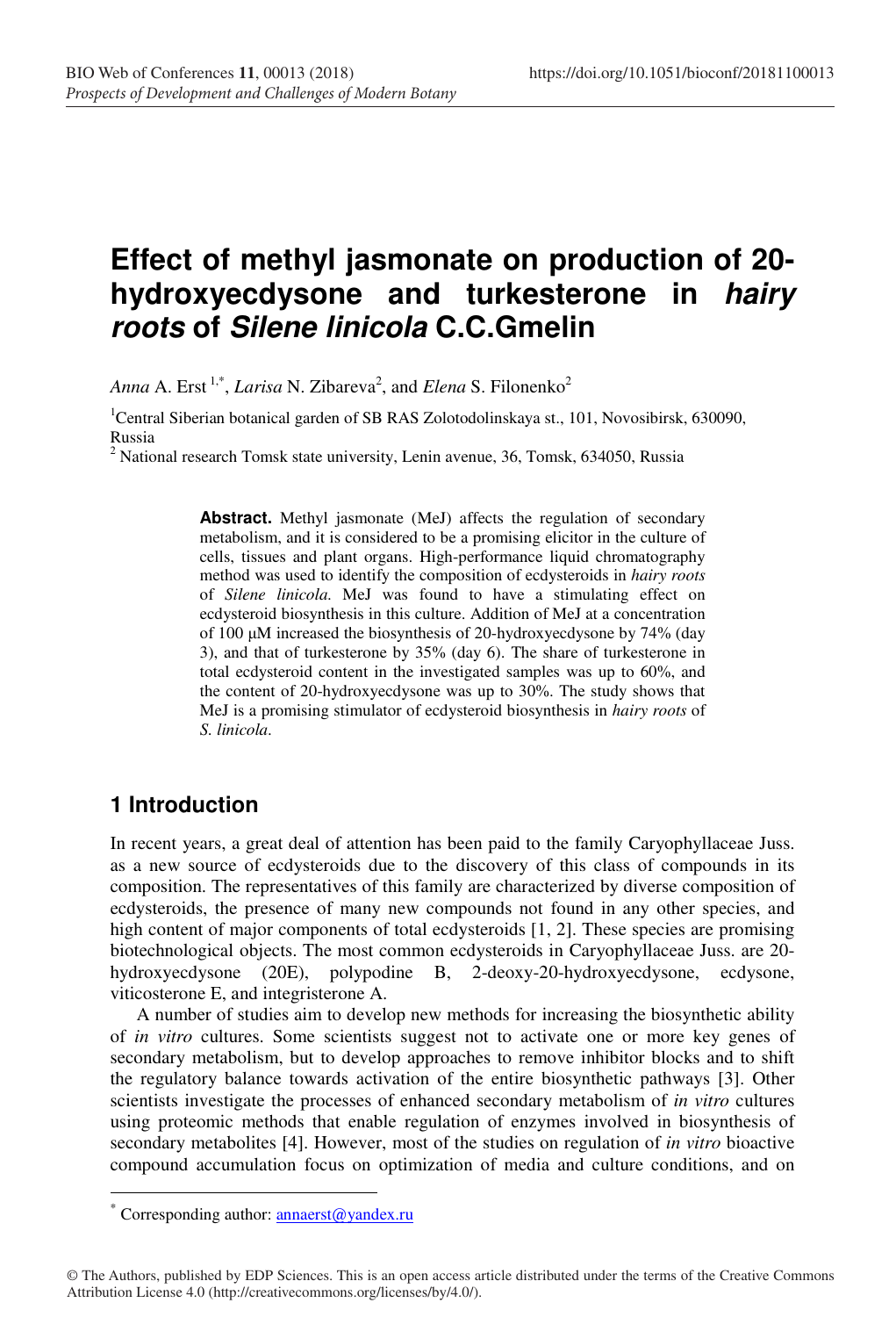selection of growth regulators, elicitors and precursors of secondary metabolite synthesis [5, 6]. Methyl jasmonate (MeJ) is one of the elicitors widely used in the culture of cells, tissues and plant organs [7–10]. It is shown that it has a stimulating effect on the content of ecdysteroids, in particular 20E, in plants *in vitro* and *ex vitro* [11, 12].

The current study aims to develop a strategy for elicitor-stimulated biosynthesis of phytoecdysteroids in *hairy roots* of *Silene linicola*, in particular 20E and turkesterone.

# **2 Materials and methods**

### **2.1 Elicitation of hairy root cultures**

*Hairy roots* of *S. linicola* were cultured on liquid B<sub>5</sub> medium [13] with the addition of 500 mg $l^{-1}$  casein hydrolysate at 30–42 day interval [14, 15]. Elicitation of ecdysteroid accumulation was carried out by adding MeJ to media at the 9th passage at the end of subculturing (day 30) at a concentration of 100 or 200  $\mu$ M (22.43 or 44.86 mg of MeJ was dissolved in 4 ml of 70% ethanol, respectively) together with 30 ml of  $B_5$  medium (ethanol concentration of 0.28%). To assess the effect of MeJ on growth characteristics of culturing and ecdysteroid biosynthesis, some of the samples were cultured only with the addition of ethanol solvent (at a concentration similar to that in the experiment with MeJ) and 30 ml of B5 medium. The samples were analyzed after 3, 6 and 12 days, after the components were added to media (on culture day 33, 36 and 42, respectively). Two controls were used in the study. Control 1 (C1) was the sample of hairy roots at the beginning of the experiment (culture day 30), control  $2$  (C2) was the sample at the end of the experiment (culture day 42), with no MeJ added.

### **2.2 Methods of research of biologically active substances of hairy root cultures**

Extracts from 1–2 g of *hairy root* cultures were produced through repercolation with 70% ethanol solution followed by concentration to 2 ml with IKA rotary evaporator HB 10 digital (Germany). The analysis of phytoecdysteroids was performed in the Laboratory of Phytochemistry, SBG TSU (Tomsk, Russia) using high performance liquid chromatography according to the procedure described in [14, 15].

# **3 Results**

#### **3.1 Identification of ecdysteroids in ethanol extracts of hairy root cultures by HPLC**

Turkesterone, 20E and polypodin B were identified in ethanol extracts of *hairy root* cultures by comparing the retention times of standards and peaks of compounds with absorption maxima characteristic of ecdysteroids at  $\lambda$  240–250 nm. 20E was found in all the samples, turkesterone was found in virtually all samples except for sample 200-12, whereas polypodin B was detected only in control sample C2 on culture day 42. HPLC analysis of the investigated samples of *hairy roots* of *S. linicola* showed that a number of ecdysteroids, including nonpolar ones, are synthesized in the retention time interval of 23.7–51.0 min under the preditermined experimental conditions.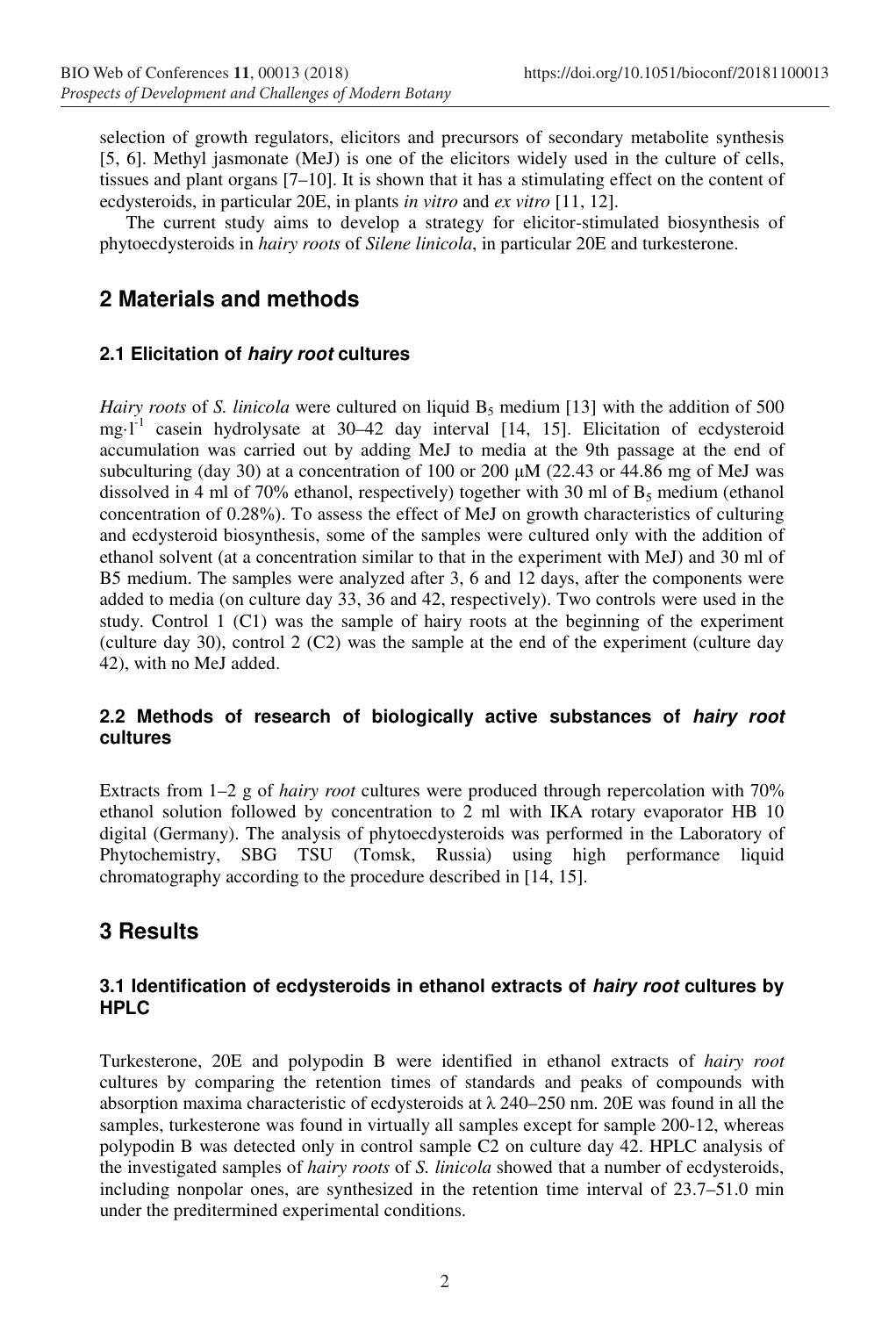#### **3.2 Quantitative determination of ecdysteroids in extracts of hairy root cultures**

The results of the quantitative analysis of the ecdysteroid content in the samples in terms of the equivalent amount of absolutely dry raw materials are provided in the table.

| No.            | <b>Samples</b> | 20E content, %     | <b>Turkesterone</b> | <b>Total ecdysteroid</b> |
|----------------|----------------|--------------------|---------------------|--------------------------|
|                |                | $(x \pm m)$        | content, %          | content, %               |
|                |                |                    | $(x \pm m)$         |                          |
| 1              | C <sub>1</sub> | $0.023 \pm 0.0008$ | $0.016 \pm 0.0003$  | $0.063 \pm 0.0006$       |
| $\mathfrak{D}$ | C <sub>2</sub> | $0.014\pm0.0004$   | $0.012\pm0.0005$    | $0.055 \pm 0.0005$       |
| 3              | $0 - 3$        | $0.019\pm0.0002$   | $0.045\pm0.0013$    | $0.100 \pm 0.0008$       |
| 4              | $0 - 6$        | $0.018 \pm 0.0005$ | $0.054\pm0.0009$    | $0.094 \pm 0.0007$       |
| 5              | $0-12$         | $0.016 \pm 0.0003$ | $0.028 \pm 0.0012$  | $0.073 \pm 0.0008$       |
| 6              | $100 - 3$      | $0.033\pm0.0009$   | $0.038\pm0.0037$    | $0.107 \pm 0.0023$       |
| 7              | $100 - 6$      | $0.030\pm0.0011$   | $0.073 \pm 0.0023$  | $0.138 \pm 0.0017$       |
| 8              | $100-12$       | $0.011 \pm 0.0003$ | $0.046 \pm 0.0007$  | $0.134 \pm 0.0005$       |
| 9              | $200 - 3$      | $0.025 \pm 0.0012$ | $0.010\pm0.0003$    | $0.056 \pm 0.0008$       |
| 10             | $200-6$        | $0.018 \pm 0.0007$ | $0.023 \pm 0.0014$  | $0.061 \pm 0.0011$       |
| 11             | $200 - 12$     | $0.021 \pm 0.0003$ |                     | $0.038 \pm 0.0003$       |

**Table.** Ecdysteroid content in extracts of *hairy roots* of *S. linicola*.

Note:  $C1$  – control, start of the experiment;  $C2$  – control, end of the experiment (day 12); 0-3 – ethanol, day 3; 0-6 – ethanol, day 6; 0-12 – ethanol, day 12; 100-3 – 100 µM MeJ, day 3; 100-6 – 100 µM MeJ, day 6; 100-12 – 100 µM MeJ, day 12; 200-3 – 200 µM MeJ, day 3; 200-6 – 200 µM MeJ, day 6; 200-12 – 200 µM MeJ, day 12.

As can be seen from the table, the content of 20E in the control decreased from 0.023 to 0.014%. The content of 20E in the samples with no elicitor, but with ethanol added, was observed to decrease as well. However, this led to the active synthesis of turkesterone, which attained its maximum on day 6.

The addition of 100 µM MeJ results in an increased content of 20E on day 3 as compared to that in the control and samples cultured with ethanol. The pattern of changes in turkesterone after the addition of 100 µM MeJ is similar to that in the samples with ethanol. The maximum concentration of ethanol and total ecdysteroid content (table) can be observed on culture day 6. However, the comparison of turkesterone concentrations showed that its content in sample 100-6 exceeds that in the control by a factor of 4.5–6, and in sample  $0-6 - by$  a factor of 1.4. In control samples, turkesterone amounts to 25% of total ecdysteroid content, whereas in samples with ethanol and those with  $100 \mu M$  MeJ, it attains 40–60% and 35–52%, respectively. At the same time, the content of 20E in total ecdysteroids varies from 8 to 30%.

Weak inhibition of ecdysteroid synthesis can be observed in the experiment with MeJ added at a concentration of 200 µM (table).

### **4 Discussion**

MeJ is a widely used elicitor in the culture of cells, tissues and plant organs *in vitro*. Thus, the addition of MeJ caused a 2-3-fold increase in the content of 20E in suspension and *hairy root* cultures of *Ajuga turkestanica* (Regel) Briq. [11]. A positive effect of MeJ on the accumulation of phytoecdysteroids was also observed for intact plants of *Spinacia oleracea*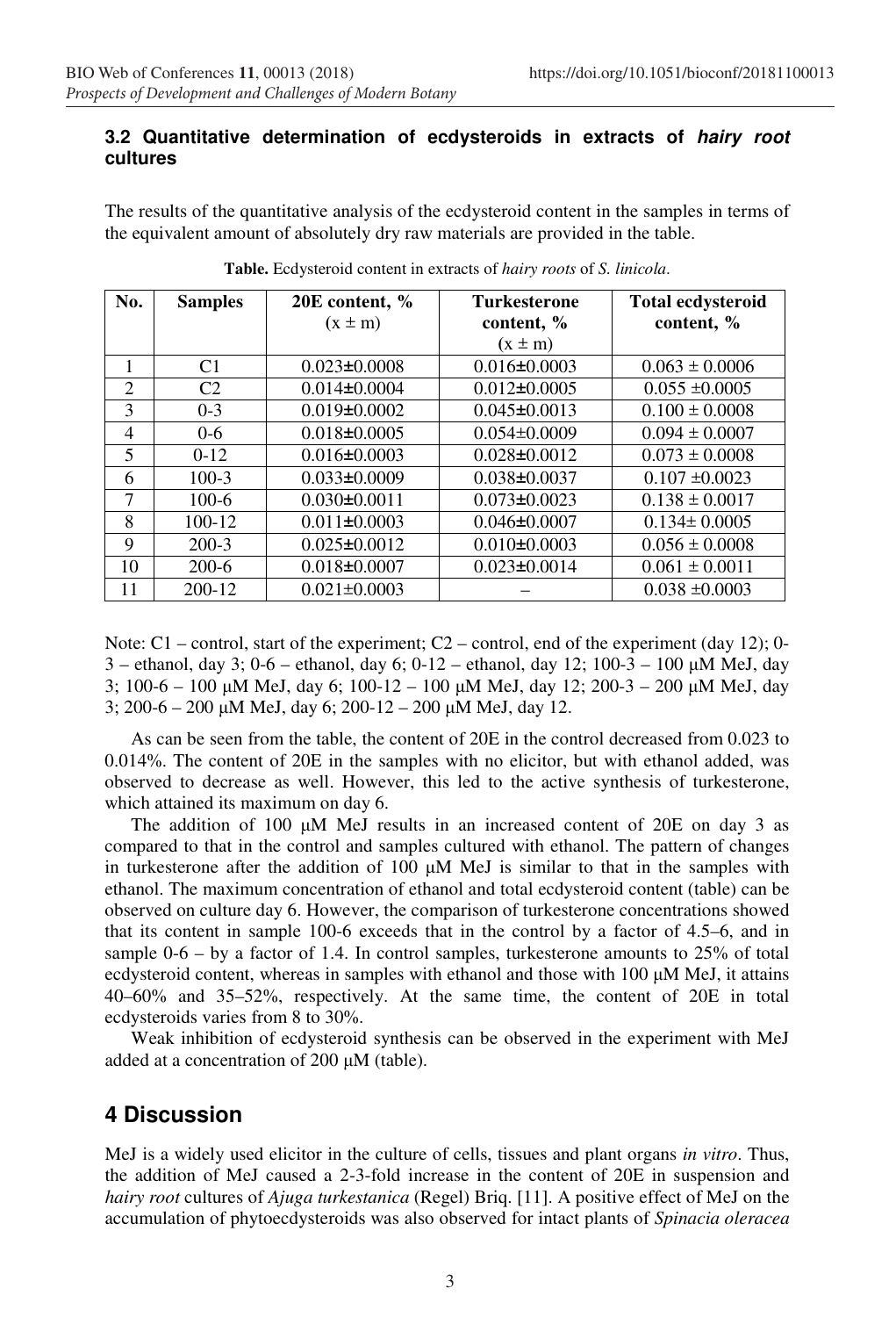L. [12]. The results of our studies revealed a stimulating effect of MeJ on ecdysteroid biosynthesis in *hairy roots* of *S. linicola*. It should be noted that the use of sodium acetate (the precursor of ecdysteroid biosynthesis) resulted in a different composition of ecdysteroids in *hairy roots* of *S. linicola* [14]; in particular, a valuable and rare turkesterone was not identified. However, ecdysone and 2-deoxy-20-hydroxyecdysone and 2-deoxy ecdysone typical of Caryophyllaceae Juss. were found in *S. linicola*.

The ecdysteroid composition in intact plants of *S. linicola* was found to include 20E, polypodine B, ecdysone, 2-deoxy-20-hydroxyecdysone, viticosterone E, turkesterone, and integristerone A [16]. In the introduced species of *S. linicola*, the major component is 20E, and the 20E to turkesterone ratio is 367:1 [16]. The study has shown that when 100 µM MeJ is supplemented, the content of turkesterone in *hairy roots* of *S. linicola* exceeds that of 20E by a factor of 1.7–3 on day 6. Hydroxylation of 20E is likely to occur to the 11C position, which leads to turkestherone synthesis, or to the 5C position, which causes polypodine B synthesis, and other positions of the steroid nucleus. At the same time, the content of the initial component (20E) decreases, but the content of other components is observed to increase.

Thus, *hairy roots* of *S. linicola* can be the source of a rare ecdysteroid, turkesterone, in the experiment scaling. To date, it has been identified in 5 plant species only: *A. turkestanic*, *Vitex glabrata*, *Vitex canescens* (Lamiaceae), *Leuzea carthamoides* (Asteraceae), *S. linicola* (Caryophyllaceae), and *Tapinella panuoides* (Fungi) (http: ecdybase.org/). Addition of MeJ at a concentration of 100  $\mu$ M is a promising technique for stimulating biosynthesis of such valuable ecdysteroids as 20E and turkesterone in *hairy roots* of *S. linicola*.

The work was carried out with financial support of the budgetary project of Central Siberian Botanical Garden, SB RAS Assessment of morphogenetic potential of North Asian plant populations by experimental methods (АААА-А17-117012610051-5). We also acknowledge the support of the RFBR grant, project № 16-44-7000634 Study of medicinal plants of Tomsk region and adaptive capabilities of introducents in order to create a raw material base of species, which are promising for treatment of socially significant diseases.

The study employed in vitro material from collection No. USU\_440534 Collection of living plants indoors and outdoors.

### **References**

- 1. L. Zibareva, V. Volodin, Z. Saatov, T. Savchenko, P. Whiting, R. Lafont, L. Dinan, Phytochemistry **64**, 499-517 (2003)
- 2. L. Zibareva, О. Volkova, S. Morozov, E. Chernyak, Phytochemistry **1**, 71-75 (2017)
- 3. V. Bulgakov, Т. Avramenko, Biotechnol Lett. **37**, 1719-1727 (2015)
- 4. M. J. Martínez-Esteso, A. Martínez-Márquez, S. Sellés-Marchart, J. A. Morante-Carriel, R. Bru-Martínez, Front Plant Sci. **6**, 504 (2015)
- 5. A. Giri, M. L. Narasu, Biotechnology Advances **18**, 1-22 (2000)
- 6. M. I. Georgiev, J. Weber, A. Maciuk, Appl Microbiol Biotechnol **83**, 809-823 (2009)
- 7. L. Shabania, A. A. Ehsanpoura, G. Asgharib, J. Emamib, Russian Journal of Plant Physiology **56**, 621-626 (2009)
- 8. K. P. Martin, A. Sabovljevic, J. Madassery , J. Crop Sci. Biotech. **14**, 205-212 (2011)
- 9. M. Ram, K. V. Prasad, S. K. Singh, B. S. Hada, S. Kumar, Plant Cell Tiss. Organ Cult., **113**, 459–467 (2013)